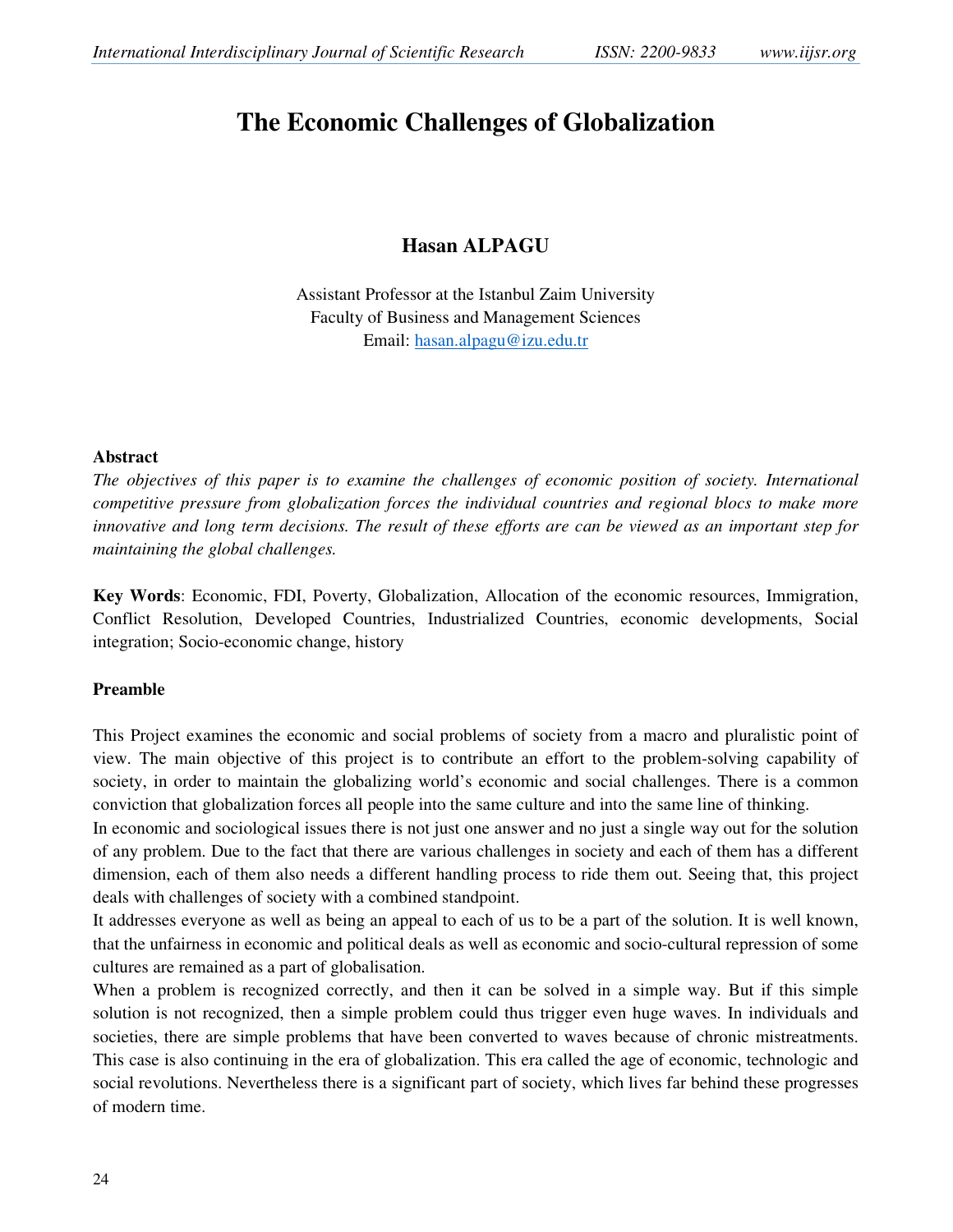# **The globalization and the problem of allocation of the economic resources and social advantages**

In history, states ruled over their region and their area of influence by means of powerful armies. In the modern-globalizing era, they rule by using the support of technology, science, trade, etc. as interactive elements of government.

These elements can be realized only through international cooperation, democracy, and respect for human rights. Religious and cultural differences are less effective than in earlier conflicts. The major causes of conflicts today are lack of cooperation and making resources and focusing on the deficits in civilized values. This situation applies to all countries who wish to have a peacefully role on the world stage.

In the modern world of globalization, we speak of a "global village", but there always remain some regional fix points and they are variable and changeable. Therefore we do not know exactly what role we have in the future as a society in a globalized world.

The globalized world is like a small village: On the one hand, everyone knows what happens in the village, but in other hand, other social differences remain in the same sizes. Therefore in the future some components will always remain in the same form; poor, rich, good, evil, war and peace etc.

Today, prosperity of population in Western societies shows an increasing drift. But no one can guarantee that they will remain so forever in the future. The statistics and existing conflicts show that many problems in the world will always remain. Humanity will be able to realize their dreams of space only in part. And yet, many things will remain as in the Stone Age.

The above mentioned argument also holds true for science and other disciplines.

Despite developments in the history of science there are always traces of the past which will continue in the scientific level. One cannot completely separate the past, present and future on the scientific level.In fact, modern science has vastly expanded our knowledge and skills. Despite these developments in science, there are many undisclosed points that must be further processed

The question arose:

Could globalization be compatible with wealth-sharing and freedom?

The globalization has a long history. In our time, this concept has become increasingly important because globalization has become a continuously increasing process. The allocation of wealth and the limits of freedom here and there have been questioned.

One has to ask: By whom and how are borders drawn?"

Moreover the globalization will not automatically bring us prosperity and freedom. But it will make many opportunities available to everyone. Whoever has enough power can seize these opportunities. Whoever has no power will always remain just a spectator.

The tangible and dynamic globalization process had begun with the French Revolution and the Industrial Revolution developed it further.

The French Revolution was based particularly on the globalization of the freedom of thought. The Industrial Revolution was indeed a result of the French Revolution, but it was basically the beginning of the globalization of capital.

The globalization has three pillars:

These are the social, cultural and economic globalization. The three pillar-Globalization is therefore inevitable.

The question is:

How can it work justly work everywhere?

The ideal solution would be a compromise based on the concepts of freedom, equality and fraternity.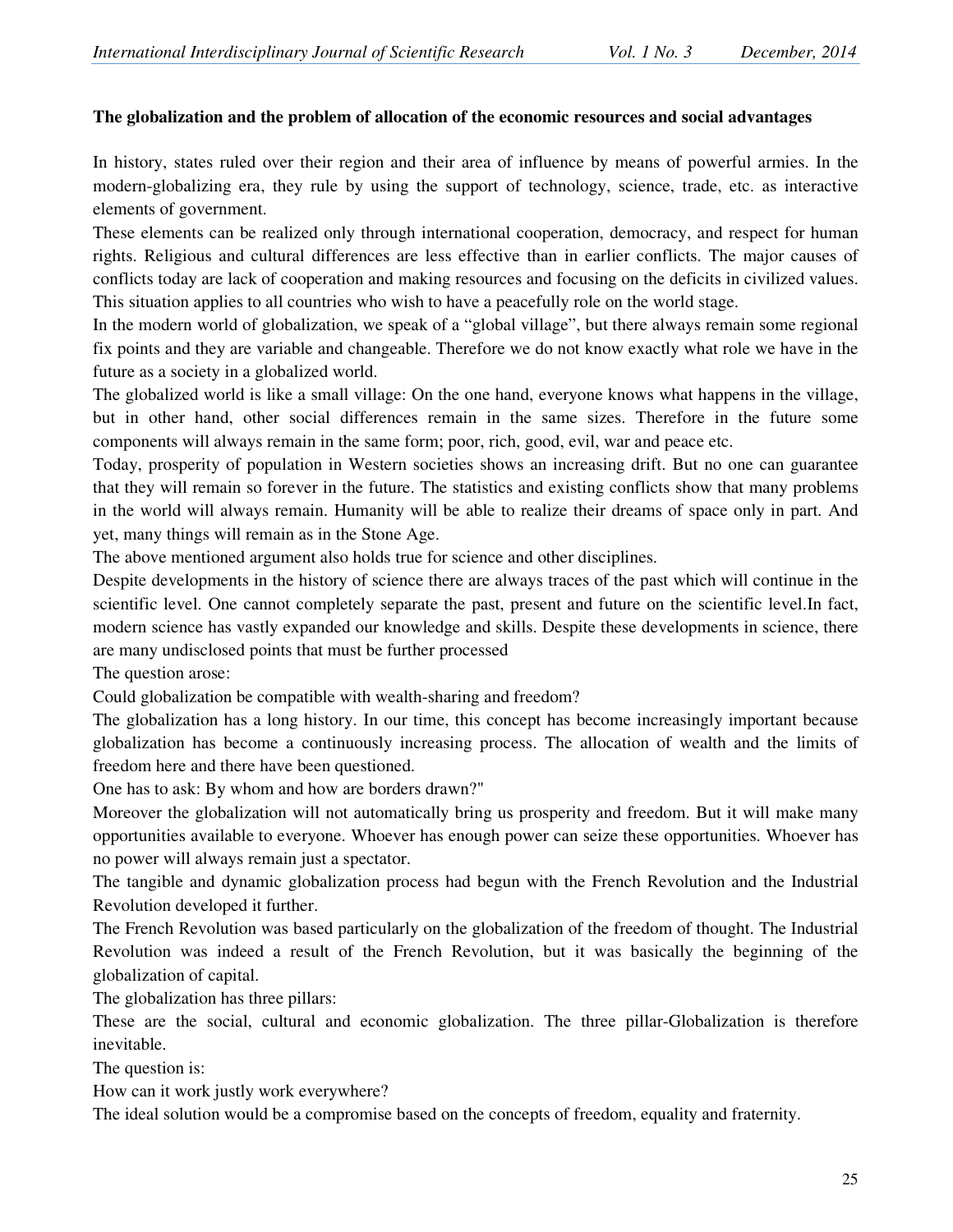The French Revolution called for freedom, equality and fraternity for the whole world. But the Industrial Revolution called for industrial globalization. In modern times, however, there is limitless globalization. The solution would be if these three phases (French Revolution, Industrial Revolution and today's revolution of globalization) would be boundless and could contribute equally to create a common compromise. Then we could speak of a just and beneficial globalization for all.

#### **Globalization and Characteristics of Social Changes**

Micro level interpersonal communication between individuals leads to macro level cooperation, which can be described as a motivated factor to globalization. Globalization is acting like Adam Smiths "invisible Hand". It means, this invisible hand leads people to act globally.

In other words, the globalization is a result of this obligatorily relationship chain, which bases on the limitless wants and needs of human beings, which have to deal with scarce resources.

Moreover, man as a social being, has the need to cooperate with each other. This phase has a history of cooperation: When our forefathers acknowledged that, they couldn't solve their problems without having to cooperate with one another, they tried to get in touch with each other.

However, in this day and age, technology, technical progress is achieved on an epochal and exceptional level. We can all quickly and visually communicate online in seconds. We can fly from one place to another within a short amount of time. People even fly to the moon and are able to access many other planets in the universe.

In contrast, social confrontations are still extremely vulnerable and problematic. This means developments in social consciousness are lagging far behind the technological advances.

#### **Globalizing of What?**

We should ask ourselves:

Why is violence in some countries always on the agenda?

How can we exclude these misty, anti-democratic and violating incidents in the globalizing world?

We should especially make clear one thing; the existence of a state is beneficial. There should be a proper, decent order. But this should only serve the citizens and people, not vice versa. On the one hand the question of how can we exclude these misty, anti-democratic and violating incidents in the globalizing world is very complicated; on the other hand, it is simple. The solution lies once again in the acceptance of common human values. These values are: peace, respect, solidarity, tolerance and cooperation.

In the history of civilization of mankind there have always been contradictory regimes, systems and ideologies that have ignored these values. Such regimes and ideologies will appear in the future again and again, for a while and perhaps lead to its questionable authority.

#### **Globalizing and Immigration**

What is happening on our planet is not only a geographical but also a social earthquake. On the one hand the earthquake shakes us by a confluence of the earth's tectonic plates, on the other there is a clash of societies through the collision of civilizations.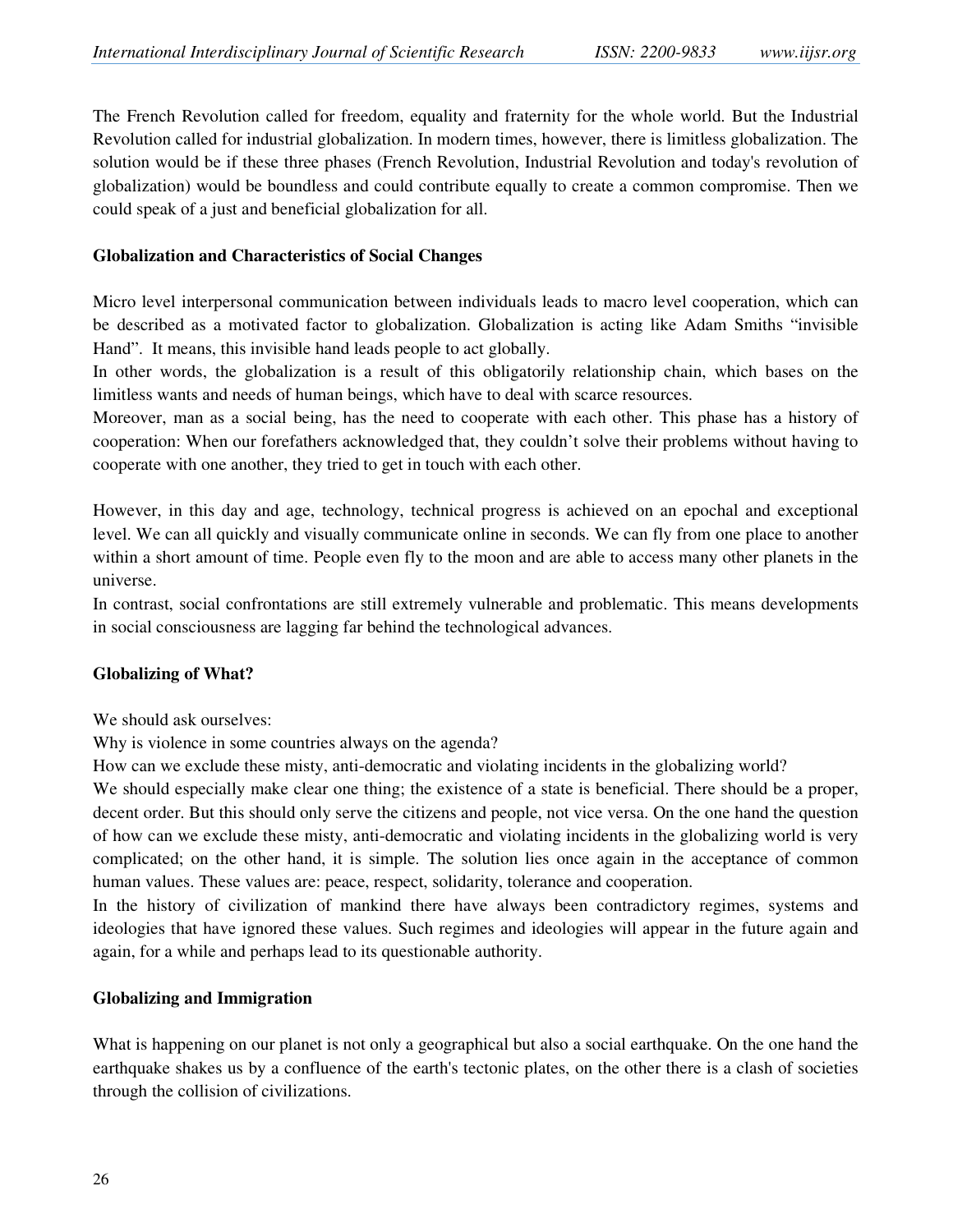Earthquakes and other natural disasters are less destructive than man-made disasters. After natural disasters, people return to their homelands. But in the face of wars and other human methods of repression, millions of people leave their homelands for good in order to survive.

It is dramatic is that many unpleasant surprises are waiting for these people in their new home. Primarily, the political and legal situation is difficult, in some countries, additional differences in mentality, make it all the more difficult for the immigrants to integrate into their new homeland. As a consequence of these barriers foreigners in general show two reactions: Either they withdraw into the circle of their countrymen, or they try to assimilate completely.

Both of these involuntary reactions are unhealthy, and build on an unhealthy and problematic society. Basically, immigrants are willing to integrate -. They emigrated because their life situations in their countries of origin were not satisfactory in any way.

They are either a minority in their country, where it's likely they were ridiculed and persecuted, or the economic and political situation has shown them no hope.

When we deal with this situation, we see that many people want to emigrate from many developing countries and conflict zones. The target countries do not appreciate or accept these unexpected guests, because they fear them as a threat to their high living standards.

Actually, these people do not want to leave their homes because no one voluntarily emigrates. An oriental proverb says: "A bird prefers Freedom in the Homeland rather over being locked in a gilded cage." If migrants had a reasonable standard of living in their home country, they would of course remain there. Reasons for leaving the homeland:

- 1. Anxiety about the future
- Social-economic: unemployment, instability, etc...
- Social-political, religious and ethnic unrest, etc...
- 2. New Standards of Living
- Careers, Study
- Individual problems and personal experiences abroad

In various countries, a regional systematic and deliberate evacuation of part of the population takes place. Here, various methods are used in order to achieve these goals:

- 1. Active evacuation techniques;
- Systematic policy and economic exploitation of the population of the area
- 2. Passive evacuation methods:
- No infrastructure and investment to these areas
- Not enough Education
- Prohibition of cultural festivals and activities
- No social promotions and development of projects

These evacuation methods take place especially in those developing countries that are stuck in a vicious cycle (poverty, conflict, injustice). Currently, through of millions of people around the world are on the move as refugees as a result of these suppression methods and problems.

This tragic situation has been going on since the beginning of mankind. In antiquity, most people fled from villages into the mountains, because they could feel safer there. But today is the era of technology and of the space age. Therefore, not only security but also the possibilities of survival are better in cities than in rural areas.

The immigrants usually come from underdeveloped countries to developed countries. Most of them have experienced similar situations. They must somehow find their destiny elsewhere. They have no more chances to survive in their own country.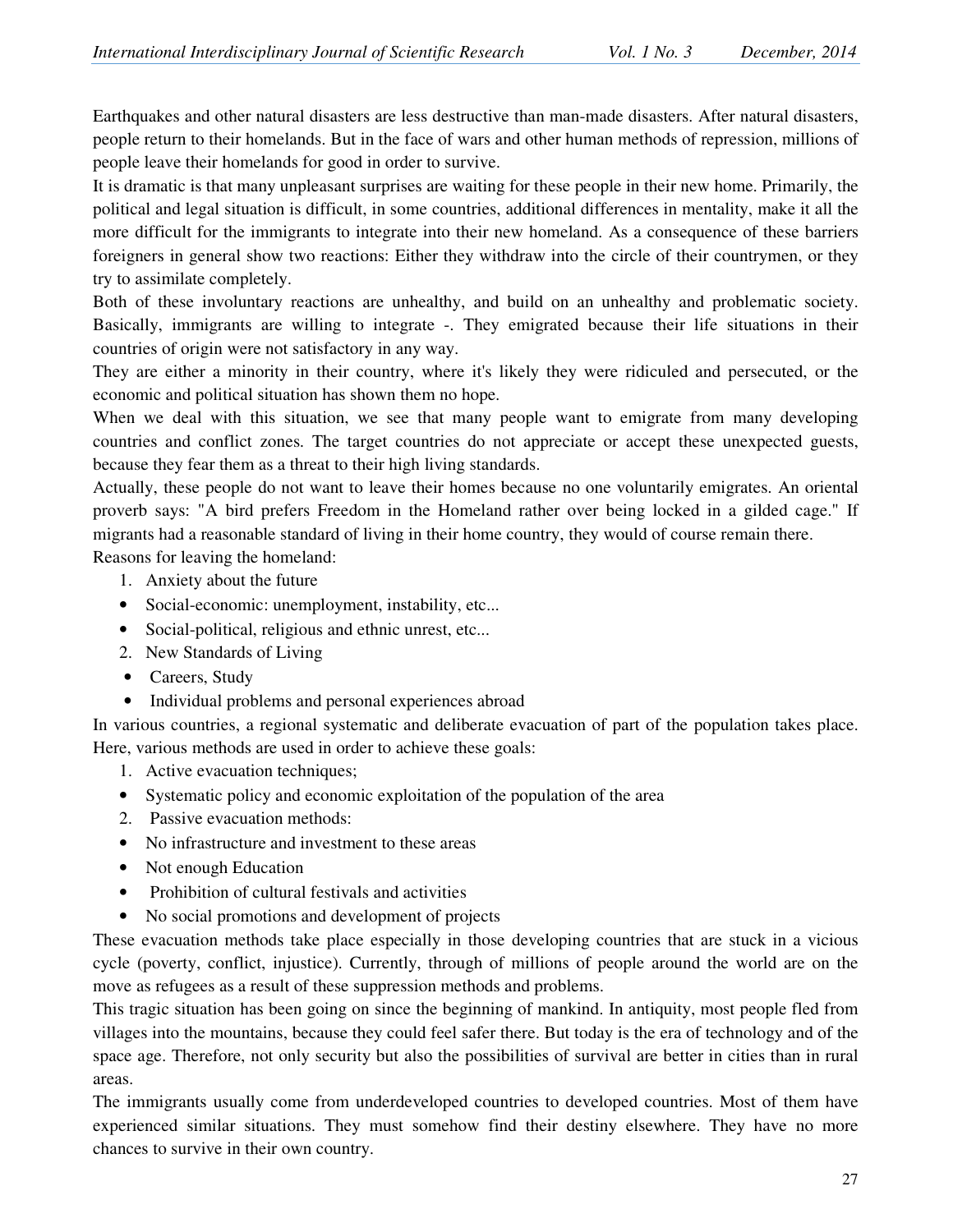Their children, their families and countrymen starve or are shot before their eyes. They do not want to be the next one.

When, the survival capabilities in their country of origin are threatened by many dangers and disadvantages, the people concerned must naturally leave the area or fight for an improvement, otherwise they are lost. This idea is an important reason why people want to emigrate.

The ancestors of all of us have experienced the same situation at some point in the past.

Perhaps we or our children will have to look for, our fate elsewhere in the future, and will probably face the same 'emigration Trauma´. Therefore, one should view immigration issues with humanistic understanding.

In addition, there are other reasons to show understanding. The main one is that without the economic and social contributions of immigrants, the developed countries cannot maintain their current prosperity and quality of life. Moreover, no country and no man can solve problems without the cooperation with others. In other words, we on this planet earth are all in different ways interdependent to each other.

Moreover, no country, no nation and no one, not even the laws that have the right to oppress others and to violate human rights. The world and human rights concern us all. We all live under the same sky and we therefore bear all the responsibility. People are adaptable. They can in some way find a place for themselves to survive. If you can find somewhere with a roof over your head, one can live well there, because the world with all its beauty is, despite its infinite tragedies home to us all.

Significantly, a significant amount of children from third world have no idea of what kindergarten is and they have no relation to school and, most important, they are analphabetic and probably they and most other children will stay illiterate.

These people have a very positive and dynamic energy. A fair and peaceful life, which based on economicequal chances, cultural respect and tolerance, would make active this dynamic and energetic potential for benefit of all of us.

# **The Main Reasons of Conflicts in the Globalizing World**

We should not consider at all conflicts with religious, ethnic or cultural backgrounds. In other words, we should not radicalize the social conflicts. Otherwise we give radical groups the opportunity to spreading out their violating thoughts.

In this planet not every generations of a nation will forever remain as a domestic inhabitant as dominate factor over minorities, as well as no one will forever live as a foreigner, furthermore no culture can be forever repressed. The only solution to overcome conflicts is compromise. Maintaining of conflicts needs long-rung support and opportunities.

In society there are always some conflicts, which have different backgrounds. The animals and humans have many common features. Both species do not want voluntarily share their territory with their own kind. This conflict of interest is a major cause of clashes.

# **Globalization and Economic Developments**

Principally, developing countries are suffering under deficit of many significant lacks. The economies of poor countries face many challenges to integrate themselves into the global economy system.

The most problematic area is weak economic and political infrastructure and meager capital for improving them.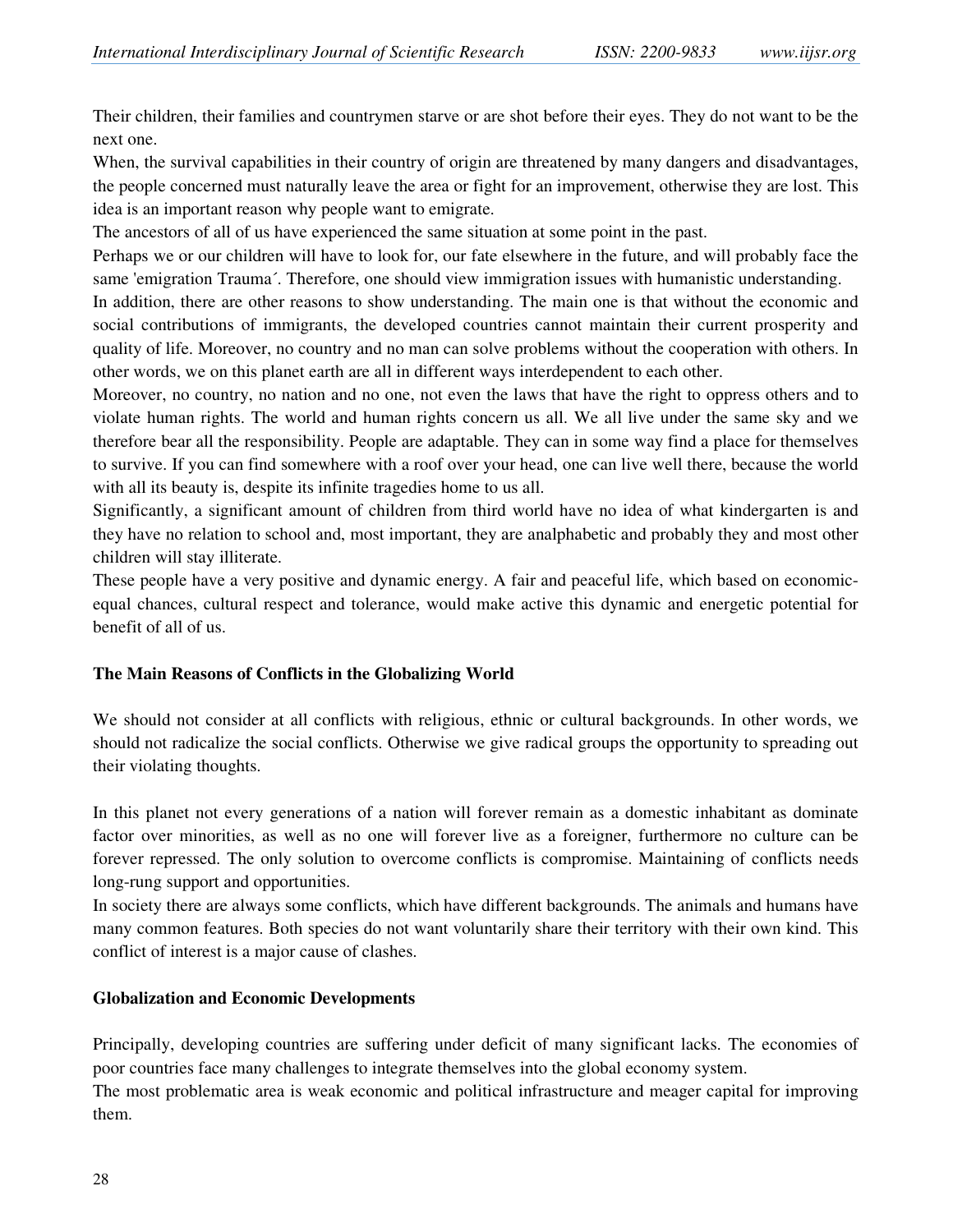They have a weak and unstable economy. These countries have always a chronic unemployment rate. Developing Countries require long term economic changes to survive against currently increased globalisation and liberalisation.

For that reason they need more economic growth, considerable inward and outward FDI flows, a competitive economic structure as well technology, more employment and tangible measures against economic and political instabilities and deficits.

Geographical distance and transport possibilities have considerable impact on trade movements between countries and regions. This situation is especially true for developing countries because they technically as well as institutionally do not have enough possibilities to export as well as import to/from every country where it would be most profitable. On the other hand, Industry countries have more potential as import and export partners for their neighbours as well with rest of world. For these reasons, trade condition of developing countries should be improved. The economies of developing countries mainly depend on agriculture. Generally speaking, these countries are integrated into the world economy in a way that does not fully reap the benefits of globalization. Exports are concentrated in a few labor- intensive sectors and are insufficiently adapted to international demand. Trade between the developing countries and developed countries represents an international division of labor typical of countries with widely different income levels. Developing countries´ exports to the industry countries concentrate in primary products and consumption goods, while most imports are intermediate, mixed and equipment goods. Developing countries have underdevelopment problems. These countries have partially similar economic crises. Their economy is based fundamentally on agriculture; they try to industrialize their economy and to stabilize it. Developing countries must build up themselves as a strong entity and gain knowledge of to cooperate in order to be able to familiarize themselves with the industry countries as a strong partner and therefore be enabling to work together. Then it can be spoken of good cooperation, and both sides can benefit from it economic as well as politically.

Moreover, the advantages of three main inputs of production such as land, capital and labor have significant priority on the location decision of the foreign direct investments (FDI).

In case an economic crisis or a political disability, firms want to change their location in order to overcome the consequences of such difficulties and probable losses of profits.

However, the capability to change the location of a firm is depends on the country's international position. When the firms are not able to change their location the bankruptcy will occurs. We can observe this case in the companies of developing and third world countries.

European Union brought freedom to the people and factors of production (goods, services, free movement of capital and labor). This situation EU offers commercial privileges to EU origin firms.

For instance in case of an economic crisis in the EU, the number of bankruptcy of firms will remain significantly lower than the bankruptcy of companies among the third world firms. The most important reason is, that EU origin firms have the legal privileges to change their location from one country to another. At least they have chance to move barrier-free from any of the EU member country, whenever they need. Additionally due to many multinational agreements with other countries EU firms are able to extend their location to other countries with less a bureaucratic and legal obstacles.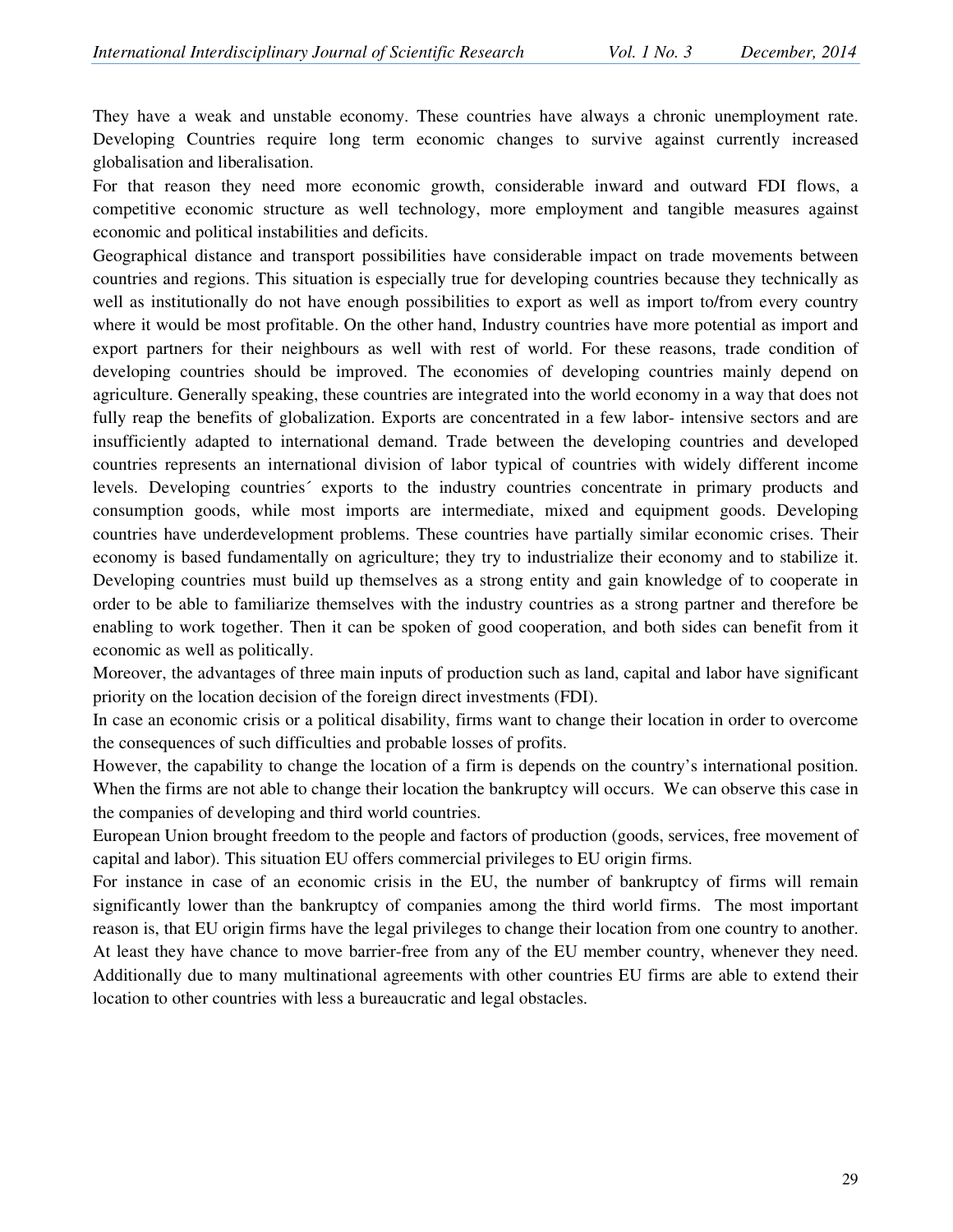| Origin      | <b>Branch</b>        | Employee                |         |
|-------------|----------------------|-------------------------|---------|
|             |                      | Foreigners <sup>1</sup> | Total   |
| <b>USA</b>  | Electronic           | 130.000                 | 293.000 |
| <b>USA</b>  | Motor Vehicle        |                         | 396.000 |
| Holland/UK  | Petroleum            | 61.000                  | 102.000 |
| <b>USA</b>  | Motor Vehicle        | 171.276                 | 435.175 |
| <b>USA</b>  | Computer             |                         | 179.000 |
| Japan       | Petroleum            | 113.216                 | 183.879 |
| <b>USA</b>  | Motor Vehicle        | 149.934                 | 291.067 |
| <b>UK</b>   | Foods                | 78.950                  | 98.900  |
| Germany     | Motor Vehicle        | 208.502                 | 441.502 |
| Switzerland | Foods                | 225.665                 | 231.881 |
| Germany     | Motor Vehicle        | 142.481                 | 297.916 |
| Holland/ UK | Foods                | 240.845                 | 265.103 |
| France      | Mix                  | 126.500                 | 201.000 |
| <b>USA</b>  | <b>Export Import</b> | $\overline{a}$          | 910.000 |
| Switzerland | Electronic Eq.       | 154.263                 | 162.793 |
| <b>USA</b>  | Petroleum            | 22.100                  | 41.500  |
| <b>UK</b>   | <b>Drinks</b>        | 65.393                  | 77.029  |
| Japan       | Motor Vehicle        |                         | 112.200 |
| Germany     | Electronics          | 222.000                 | 416.000 |
| Japan       | Electronics          | 102.468                 | 173.000 |
| France      | Motor Vehicle        | 92.854                  | 138.321 |
| Australia   | Media-Press          |                         | 50.000  |
| Germany     | Motor Vehicle        | 53.107                  | 119.913 |
| Japan       | Motor Vehicle        | 3.668                   | 11.650  |
| Japan       | Motor Vehicle        | $\overline{a}$          | 131.260 |
|             |                      |                         |         |

#### **Table: Employment in the most Important Multinational Firms**

Source: SeyidogluHalil., UluslararasiIktisat, Theory, PolitikaveUygulama (International Trade Policy), Istanbul 2003, p.733, UNCTAD, World Investment Report 2000.

As indicated in Table, the most important source of FDIs are multinational companies. Almost all of these companies have their headquarters in developed countries.

The investment choices of multinational companies are influenced by the economic policy and political decisions of their home countries.

The economic and political situation and governmental decisions of target countries are crucial in order to attract FDIs. Here, especially tax rates, legal and political conditions dominate decisions.

However the headquarters of these multinational companies almost always remain in the respective country of origin. Consequently, capital, Know-how and sustainable investments reside in the country of origin. They invest in developing countries mostly for secondary production and supplement markets and build flexible structural production facilities which they can quickly move in case of political or economic crises.

 $\overline{a}$ 

<sup>1</sup> Foreigncitizensemployed in firmsinvestingabroad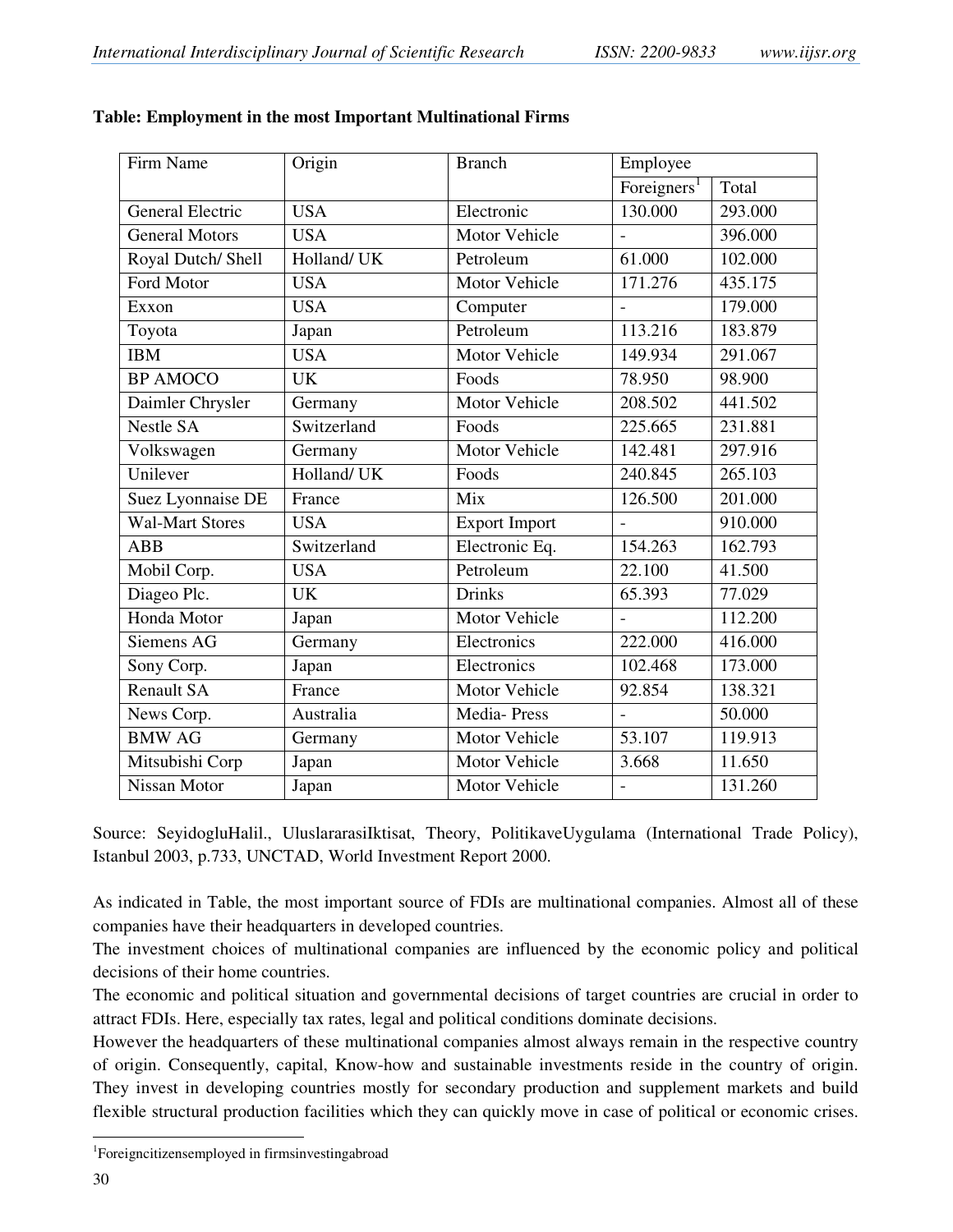This means they do not permanently transfer their Know-how, capital and qualified personal to the host country. In fact, they can move out of their host county at any time. Therefore it is not a sign of sustainable investment in developing countries. Finally, the target country will be just a temporary location for FDIs from developed countries.

The most important point is that the establishment of economic and political stability in developing countries can extend the positive effects of FDIs. Furthermore local companies can benefit from the Knowhow and capital accumulation of foreign companies. For example, new technology and economic mobility, model for local companies etc. can be considered to be such long-term benefits. Principally, developing countries suffer from economic deficits in many significant fields, which can be partly or even completely eliminated by the capital and Know-how transfer through FDIs. That's why developing countries should undertake more tangible measures to attract FDIs in their country.

#### **Poor and Rich Countries**

In comparison to poor countries, the Industrial countries lead a better integrated structural combination. They lead in four liberties (free movement of goods and services, capital and workers. They have many advantage and improvements and they have more than one target. They target many strategic economic and political goals at the same time. These relations to poor countries are designed by their economic and political priorities. These priorities effect their relations with these countries. At the same time, they lead with the best organized international institutes as well better coordination of their monetary and financial units. They manage world economy through multinational companies. Multinational companies apply the latest modern technology and production methods. That's why they need mostly qualified labour from their own country and does an important part of the fabrication by using modern machines. In this sense FDI in developing countries mostly applies to a marginal quantity of the local labour force. Nevertheless a fair collaboration can mutually increase the level of neighborhood. In addition, the globalization process has changed the meaning and rules of the sense of the neighborhood as well as poor- rich country.

Developing countries suffer under long-term underdevelopment problems. To eliminate these infrastructure and economic weaknesses, they need external supports. Many developing countries have ex- colonial roots with some industrialized countries. This ex- colonial history affects not only on these countries themselves, but also ex- ruler countries, for example with regard to immigration. All industrialized countries have global goals to be a strong economic and political partner in the world. To reach this target, they need to cooperate with their neighbors as well rest of world. Therefore they support in some measure the economic and politic infrastructure of developing countries. Here regulation of immigration takes a special meaning. For that reason to maintain internal and external stability in their countries they are against migration and they try secure the borders. To reach these targets, they try to form these countries according their rules and policy. Using radical words like; "illegal immigrants", "fighting against illegal immigrants", and "human smuggling" is unfair. These people are not pirate, who one must fight against them. They are just a normal course of "self-reorganization as well balancing of the world population." Than each of us was anyhow immigrant and maybe in future will immigrate to a different place. Moreover using of these words encourages already stationed population (domestic), to more discriminate "new comer- people" (foreigner).

#### **Conclusion and Suggestions**

If the integration of immigrants could be sponsored, they can make their contribution to society better. Immigrants without social capital, and equality cannot achieve their true potential for themselves and for society.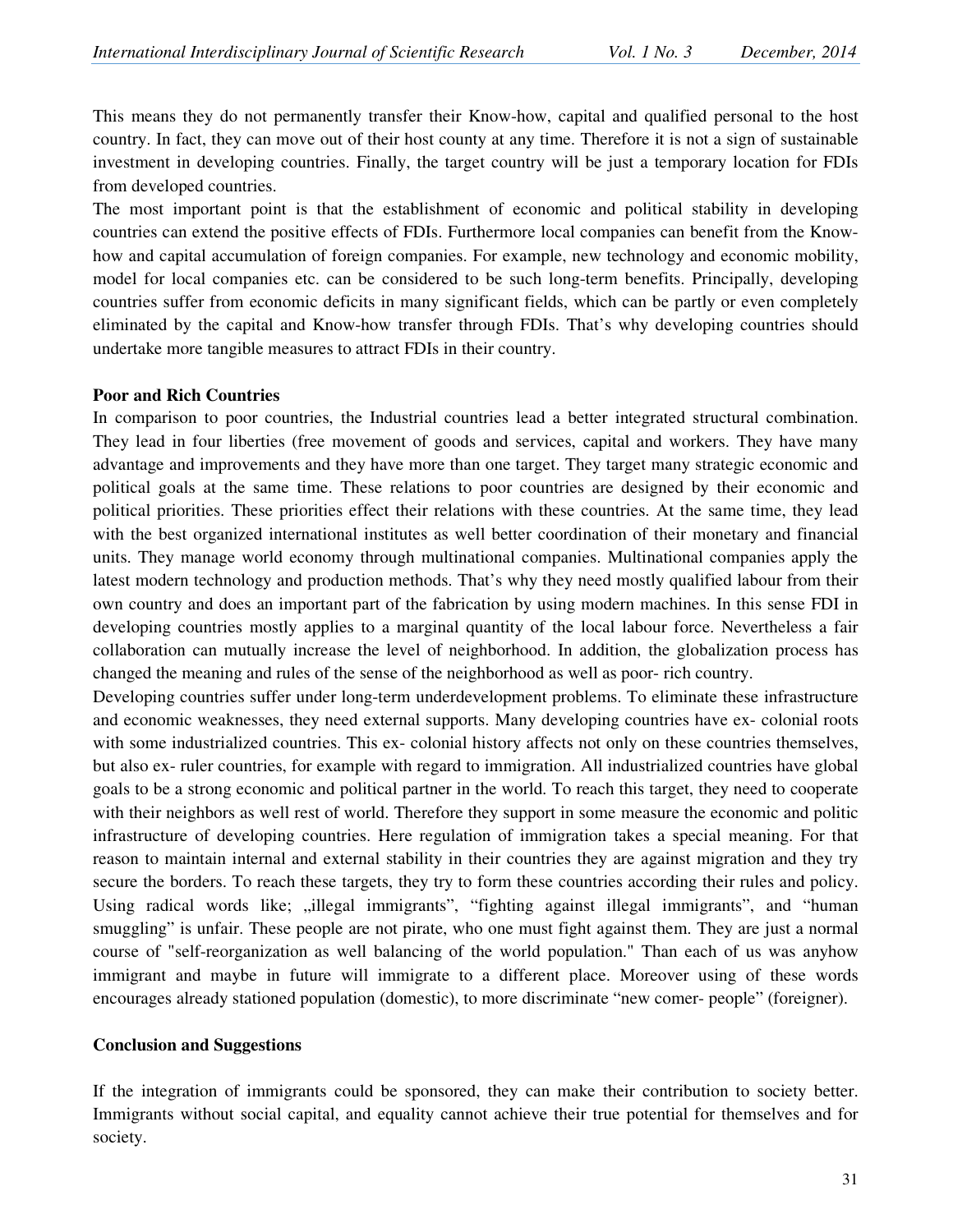The reason, why we try to bring more attention to such themes, is that, in the globalizing world, we as human beings have capability to eliminate any kind of slavery. Isolation and unjustness should not remain forever and such primeval acts are not a part of our fate.

We can further develop ourselves to have enough evidence and justification as to why we are called human beings.

The abolishment of legal slavery with the courage of our forefathers and their other improvements of society can be and should be developed further by our generation, so we are able to bequeath something better to future generation. Men, with healthy minds and visions can maintain this challenge.

Solutions for the Global Challenges

- Reduction of poverty
- Supporting of economic and political stability of countries ,
- Not only investing in the technology and material infrastructure, but also in the social areas, such as adaptation programs for elimination of deficits between wealth and technological progresses and human values
- Global fighting against child labor, human trafficking, online crimes, and global terror organizations.
- Financing the independent efforts of suppressed nations and global protecting for the minorities and disadvantaged people.
- Reducingpre judges and discrimination by the use of local and international campaigns and programs as well as via the institutional as well as structural measurements.
- Abolishing the discriminating obstacles for population of less developed countries, such as uncompromising visa conditions and one-sided trade quotas etc.

Modern science has vastly expanded our knowledge and expertise. Scientists have developed methods and theories about how the world functions. Despite these developments in science there are many hidden issues that need to be further processed or discovered. The epistemology and the philosophy of science have taken over the task of resolving mysteries and to maintaining the challenges of universe.

The universe is limitless; therefore our imagination is more important than our current situation. New visions encourage humankind to make more progress and invest in innovation. Following that, we should not limit our future plans just with some dogmatic beliefs or rules. That's why every single one of us should have respect of his forebears, and same time should be a reformer.

Finally, it would be fair to say, that each of us has the same rights to survive on this planet. Every person has hopes, dreams, memories, tasks and responsibilities towards each other. We should allow everyone and give each person a chance, to be able for realizing a piece of their hopes.

# **Bibliography**

*Economics* by John Slomon, Alison Wride, Seventh Edition, Prentice Hall- Financial Times, Essex 2009 *Communication - Conversation - Cooperation: How can conflicts be resolved?*Peterlang Publishing, Frankfurt, M.; Berlin ; Bern ; Bruxelles ; New York, NY ; Oxford; Wien, 2012

*Das Leben ist wie ein Fluss*, Novum Publishing, Wien, Berlin, Zürich, 2008

*Die ganze Welt ist deıne Heimat*, in Oriental, Zeitschrift von Studenten aus dem Orient, Wien, 2005